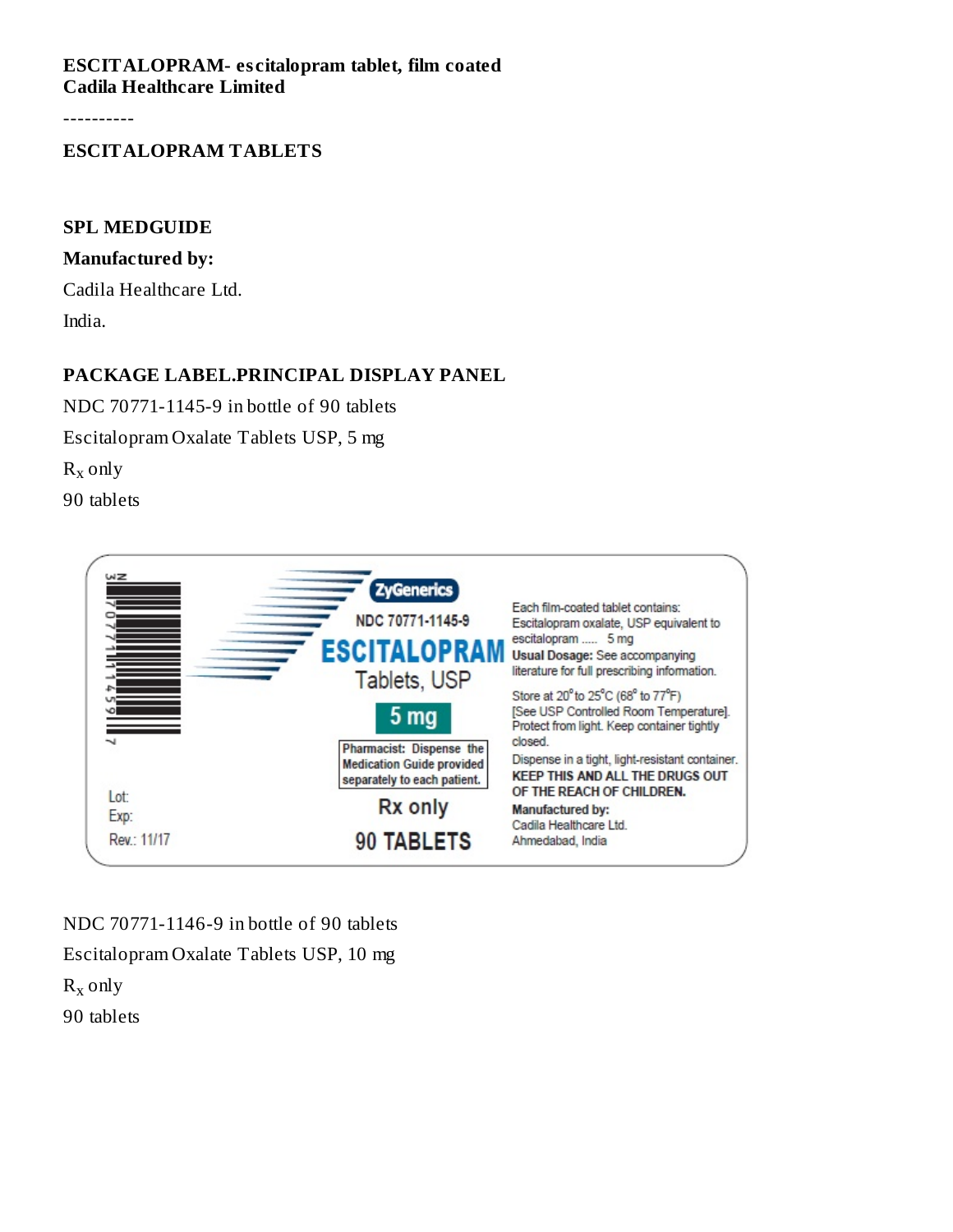

# NDC 70771-1147-9 in bottle of 90 tablets

Escitalopram Oxalate Tablets USP, 20 mg

 $R_x$  only

90 tablets



| <b>ESCITALOPRAM</b><br>escitalopram tablet, film coated |                         |                    |  |                |                                   |
|---------------------------------------------------------|-------------------------|--------------------|--|----------------|-----------------------------------|
| <b>Product Information</b>                              |                         |                    |  |                |                                   |
| <b>Product Type</b>                                     | HUMAN PRESCRIPTION DRUG | Item Code (Source) |  | NDC:70771-1145 |                                   |
| <b>Route of Administration</b>                          | ORAL                    |                    |  |                |                                   |
|                                                         |                         |                    |  |                |                                   |
| <b>Active Ingredient/Active Moiety</b>                  |                         |                    |  |                |                                   |
|                                                         | <b>Ingredient Name</b>  |                    |  |                | <b>Basis of Strength Strength</b> |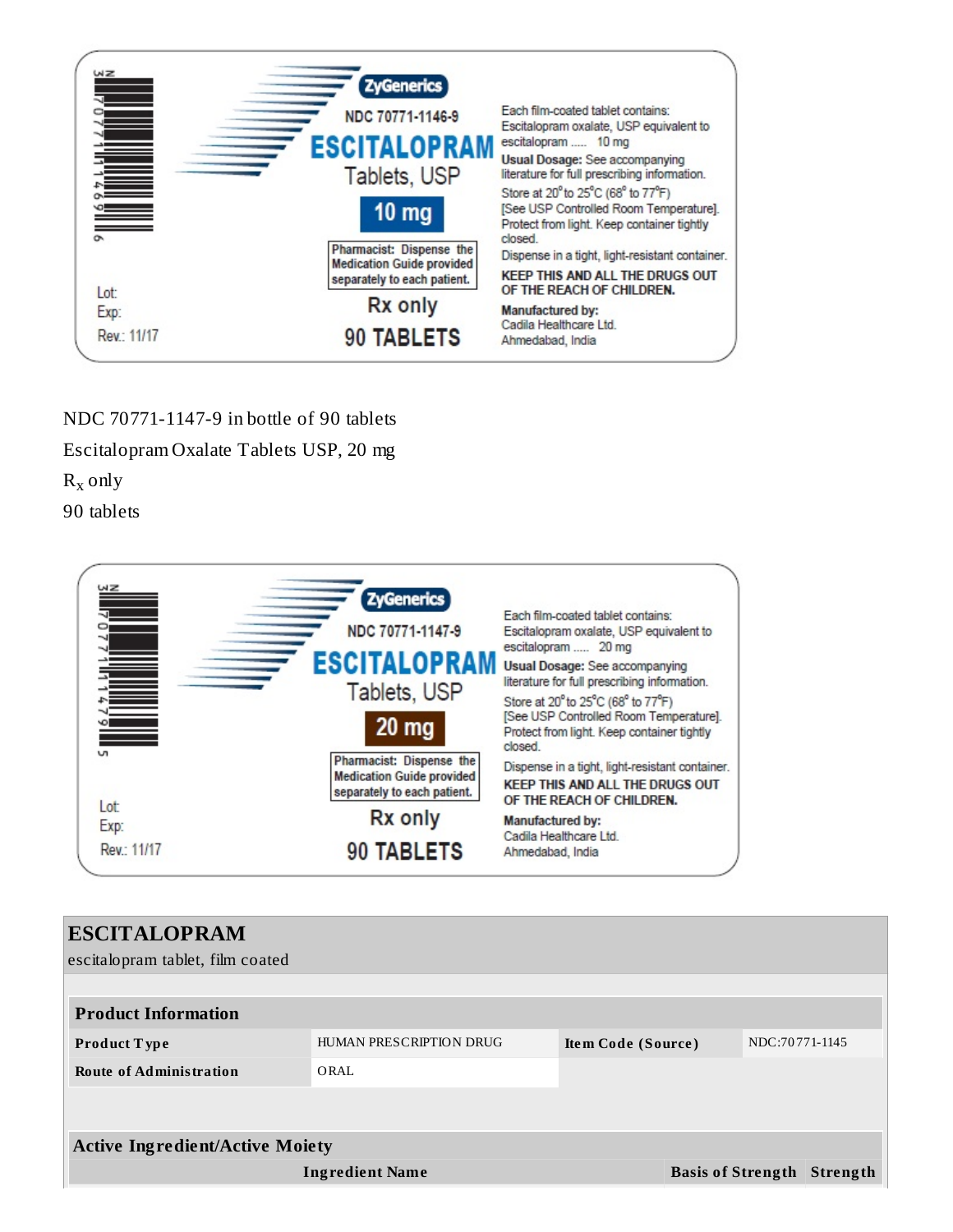**Inactive Ingredients**

**Ingredient Name Strength**

| <b>SILICON DIO XIDE (UNII: ETJ7Z6 XBU4)</b>                                                     |                            |                                                     |                             |  |                                   |                |  |
|-------------------------------------------------------------------------------------------------|----------------------------|-----------------------------------------------------|-----------------------------|--|-----------------------------------|----------------|--|
| CROSCARMELLOSE SODIUM (UNII: M28OL1HH48)                                                        |                            |                                                     |                             |  |                                   |                |  |
| HYPROMELLOSES (UNII: 3NXW29V3WO)                                                                |                            |                                                     |                             |  |                                   |                |  |
| MAGNESIUM STEARATE (UNII: 70097M6I30)                                                           |                            |                                                     |                             |  |                                   |                |  |
| CELLULOSE, MICRO CRYSTALLINE (UNII: OP1R32D61U)                                                 |                            |                                                     |                             |  |                                   |                |  |
| TALC (UNII: 7SEV7J4R1U)                                                                         |                            |                                                     |                             |  |                                   |                |  |
| TITANIUM DIO XIDE (UNII: 15FIX9V2JP)                                                            |                            |                                                     |                             |  |                                   |                |  |
|                                                                                                 |                            | POLYETHYLENE GLYCOL, UNSPECIFIED (UNII: 3WJQ0SDW1A) |                             |  |                                   |                |  |
|                                                                                                 |                            |                                                     |                             |  |                                   |                |  |
| <b>Product Characteristics</b>                                                                  |                            |                                                     |                             |  |                                   |                |  |
| Color                                                                                           | WHITE (WHITE TO OFF-WHITE) |                                                     | <b>Score</b>                |  | no score                          |                |  |
| <b>Shape</b>                                                                                    | ROUND (ROUND)              |                                                     | <b>Size</b>                 |  | 6 <sub>mm</sub>                   |                |  |
| Flavor                                                                                          |                            |                                                     | <b>Imprint Code</b>         |  | ZC;37                             |                |  |
| Contains                                                                                        |                            |                                                     |                             |  |                                   |                |  |
| Packaging                                                                                       |                            |                                                     |                             |  |                                   |                |  |
| <b>Item Code</b><br>#                                                                           |                            | <b>Package Description</b>                          | <b>Marketing Start Date</b> |  | <b>Marketing End Date</b>         |                |  |
| 1 NDC:70771-1145-3                                                                              |                            | 30 in 1 BOTTLE; Type 0: Not a Combination Product   | 12/07/2017                  |  |                                   |                |  |
| 2   NDC:70771-1145-1                                                                            |                            | 100 in 1 BOTTLE; Type 0: Not a Combination Product  | 12/07/2017                  |  |                                   |                |  |
| 3 NDC:70771-1145-9                                                                              |                            | 90 in 1 BOTTLE; Type 0: Not a Combination Product   | 12/07/2017                  |  |                                   |                |  |
| 4 NDC:70771-1145-5                                                                              |                            | 500 in 1 BOTTLE; Type 0: Not a Combination Product  | 12/07/2017                  |  |                                   |                |  |
| 5 NDC:70771-1145-0                                                                              |                            | 1000 in 1 BOTTLE; Type 0: Not a Combination Product | 12/07/2017                  |  |                                   |                |  |
| <b>Marketing Information</b>                                                                    |                            |                                                     |                             |  |                                   |                |  |
| <b>Marketing Category</b>                                                                       |                            | <b>Application Number or Monograph Citation</b>     | <b>Marketing Start Date</b> |  | <b>Marketing End Date</b>         |                |  |
| <b>ANDA</b>                                                                                     | ANDA077734                 |                                                     | 12/07/2017                  |  |                                   |                |  |
|                                                                                                 |                            |                                                     |                             |  |                                   |                |  |
| <b>ESCITALOPRAM</b><br>escitalopram tablet, film coated                                         |                            |                                                     |                             |  |                                   |                |  |
| <b>Product Information</b>                                                                      |                            |                                                     |                             |  |                                   |                |  |
| Product Type                                                                                    |                            | HUMAN PRESCRIPTION DRUG                             | Item Code (Source)          |  |                                   | NDC:70771-1146 |  |
| <b>Route of Administration</b>                                                                  |                            | ORAL                                                |                             |  |                                   |                |  |
|                                                                                                 |                            |                                                     |                             |  |                                   |                |  |
| <b>Active Ingredient/Active Moiety</b>                                                          |                            |                                                     |                             |  |                                   |                |  |
| <b>Ingredient Name</b>                                                                          |                            |                                                     |                             |  | <b>Basis of Strength Strength</b> |                |  |
| ESCITALOPRAM OXALATE (UNII: 5U85DBW7LO) (ESCITALOPRAM - UNII:4O4S742ANY)<br><b>ESCITALOPRAM</b> |                            |                                                     |                             |  | $10$ mg                           |                |  |
|                                                                                                 |                            |                                                     |                             |  |                                   |                |  |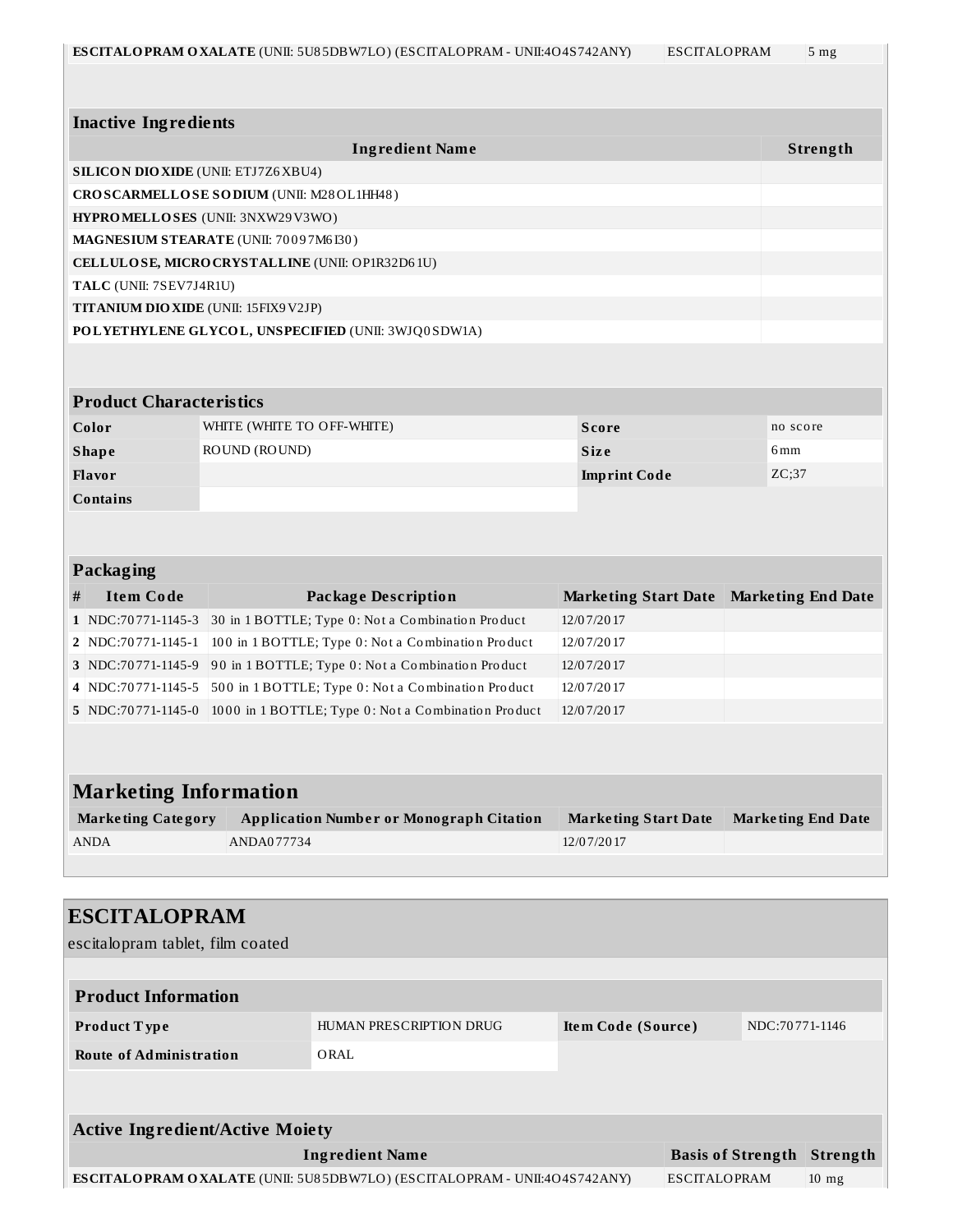|                              | <b>Inactive Ingredients</b>    |                                                     |            |                             |     |                           |  |
|------------------------------|--------------------------------|-----------------------------------------------------|------------|-----------------------------|-----|---------------------------|--|
|                              |                                | <b>Ingredient Name</b>                              |            |                             |     | Strength                  |  |
|                              |                                | <b>SILICON DIO XIDE (UNII: ETJ7Z6 XBU4)</b>         |            |                             |     |                           |  |
|                              |                                | CROSCARMELLOSE SODIUM (UNII: M28OL1HH48)            |            |                             |     |                           |  |
|                              |                                | <b>HYPROMELLOSES</b> (UNII: 3NXW29V3WO)             |            |                             |     |                           |  |
|                              |                                | MAGNESIUM STEARATE (UNII: 70097M6I30)               |            |                             |     |                           |  |
|                              |                                | CELLULOSE, MICRO CRYSTALLINE (UNII: OP1R32D61U)     |            |                             |     |                           |  |
|                              | TALC (UNII: 7SEV7J4R1U)        |                                                     |            |                             |     |                           |  |
|                              |                                | TITANIUM DIO XIDE (UNII: 15FIX9 V2JP)               |            |                             |     |                           |  |
|                              |                                | POLYETHYLENE GLYCOL, UNSPECIFIED (UNII: 3WJQ0SDW1A) |            |                             |     |                           |  |
|                              |                                |                                                     |            |                             |     |                           |  |
|                              |                                |                                                     |            |                             |     |                           |  |
|                              | <b>Product Characteristics</b> |                                                     |            |                             |     |                           |  |
|                              | Color                          | WHITE (WHITE TO OFF-WHITE)                          |            | <b>Score</b>                |     | 2 pieces                  |  |
|                              | <b>Shape</b>                   | ROUND (ROUND)                                       |            | <b>Size</b>                 | 8mm |                           |  |
| Flavor                       |                                |                                                     |            | <b>Imprint Code</b>         |     | ZC;23                     |  |
| <b>Contains</b>              |                                |                                                     |            |                             |     |                           |  |
|                              |                                |                                                     |            |                             |     |                           |  |
|                              |                                |                                                     |            |                             |     |                           |  |
|                              | Packaging                      |                                                     |            |                             |     |                           |  |
| #                            | <b>Item Code</b>               | <b>Package Description</b>                          |            | <b>Marketing Start Date</b> |     | <b>Marketing End Date</b> |  |
|                              | 1   NDC:70771-1146-3           | 30 in 1 BOTTLE; Type 0: Not a Combination Product   |            | 12/07/2017                  |     |                           |  |
|                              | 2   NDC:70771-1146-9           | 90 in 1 BOTTLE; Type 0: Not a Combination Product   |            | 12/07/2017                  |     |                           |  |
|                              | 3 NDC:70771-1146-1             | 100 in 1 BOTTLE; Type 0: Not a Combination Product  |            | 12/07/2017                  |     |                           |  |
|                              | 4 NDC:70771-1146-5             | 500 in 1 BOTTLE; Type 0: Not a Combination Product  |            | 12/07/2017                  |     |                           |  |
|                              | 5   NDC:70771-1146-0           | 1000 in 1 BOTTLE; Type 0: Not a Combination Product | 12/07/2017 |                             |     |                           |  |
|                              |                                |                                                     |            |                             |     |                           |  |
|                              |                                |                                                     |            |                             |     |                           |  |
| <b>Marketing Information</b> |                                |                                                     |            |                             |     |                           |  |
|                              | <b>Marketing Category</b>      | <b>Application Number or Monograph Citation</b>     |            | <b>Marketing Start Date</b> |     | <b>Marketing End Date</b> |  |
|                              |                                |                                                     |            |                             |     |                           |  |

| <b>ANDA</b>         | ANDA077734 | 12/07/2017 |  |  |
|---------------------|------------|------------|--|--|
|                     |            |            |  |  |
|                     |            |            |  |  |
| <b>ESCITALOPRAM</b> |            |            |  |  |

| escitalopram tablet, film coated       |                                                                          |                    |                          |                |          |
|----------------------------------------|--------------------------------------------------------------------------|--------------------|--------------------------|----------------|----------|
|                                        |                                                                          |                    |                          |                |          |
| <b>Product Information</b>             |                                                                          |                    |                          |                |          |
| <b>Product Type</b>                    | HUMAN PRESCRIPTION DRUG                                                  | Item Code (Source) |                          | NDC:70771-1147 |          |
| <b>Route of Administration</b>         | ORAL                                                                     |                    |                          |                |          |
|                                        |                                                                          |                    |                          |                |          |
|                                        |                                                                          |                    |                          |                |          |
| <b>Active Ingredient/Active Moiety</b> |                                                                          |                    |                          |                |          |
|                                        | <b>Ingredient Name</b>                                                   |                    | <b>Basis of Strength</b> |                | Strength |
|                                        | ESCITALOPRAM OXALATE (UNII: 5U85DBW7LO) (ESCITALOPRAM - UNII:4O4S742ANY) |                    | <b>ESCITALOPRAM</b>      |                | $20$ mg  |
|                                        |                                                                          |                    |                          |                |          |